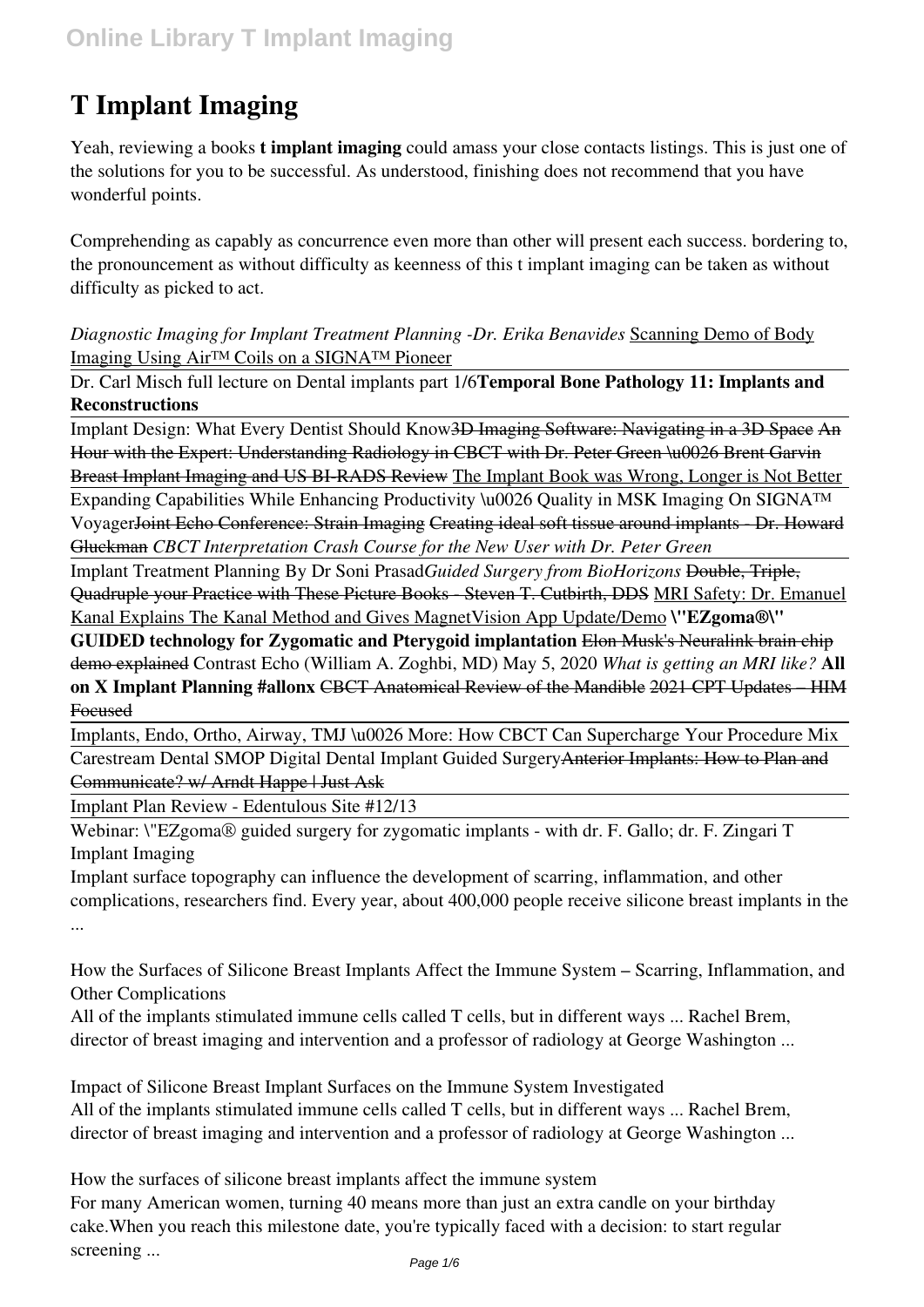#### 13 Tips for a Mammogram

Dental implants: what happens before and after Normally, the first thing the specialist does is perform an imaging test, which allows a good view of the bone to be obtained to verify that the new ...

The dental implant, an effective alternative to improve your teeth Without diagnostic imaging compatibility ... an adverse effect seen in metal implants that can reduce bone density. Finally, PEEK doesn't sacrifice performance while meeting those considerations. It ...

Fixating on PEEK: The Implant Advantage

Researchers have developed nanoscale sensors that could be injected into the body to noninvasively track brain activity using light. Researchers from UCSC's Baskin School of Engineering will report on ...

Tiny, Injectable Sensors Could Monitor Brain Activity without Surgery or Implants CDSCO notifies 10 more medical devices testing laboratories for quality assurance: Laxmi Yadav, Mumbai Monday, July 12, 2021, 08:00 Hrs [IST] In a bid to regulate all medical devi ...

CDSCO notifies 10 more medical devices testing laboratories for quality assurance They compared two titanium implants of the same chemical composition and varied only their surfaces at the nano scale. One was smooth and the other was rough and nano-patterned. In their ...

Nano-Patterned Bone Implants Vascularize and Generate Bone Better Than Smooth Ones Carmel went through a battery of medical exams, including blood work and X-ray imaging ... about getting the implant for Carmel even though it wasn't medically necessary, the physician later ...

She Went on a PR Tour for Her Sick, Adopted African Child. Was It All a Lie? Dental implants from Maida Smiles could ... one of the team of surgeons on the same day, with imaging facilities in London and Ascot. Don't let the mention of surgeons put you off - The ...

Ten great health, fitness and wellbeing ideas

This follows decades of research on visual processing, genetics, animal models, mechanisms of vision loss, vector design, imaging, and microsurgery that ... Both epiretinal and subretinal implants are ...

Depicting brighter possibilities for treating blindness Silicon is most widely used in today's brain implants due to its ability to conduct ... to stimulate and record signals from areas that can't be reached by larger ones, maybe the neck or spinal ...

Carbon fiber brain-implant electrodes show promise in animal study In its lawsuit initially filed in April 2020, Conformis said it is the world's leading designer and manufacturer of patient-specific knee and hip implants as well as the surgical tools used to fit ...

Stryker Cos. Will Pay \$15M To End Medical Device Patent Suit

Back in May, during a three-day biohacker convention called Grindfest, someone said something along the lines of, "Wouldn't it be cool if ... coil to power the implant from outside ...

Pegleg: Raspberry Pi Implanted Below The Skin (Not Coming To A Store Near You) While this isn't the fountain of youth ... or bone marrow aspirate (BMA), and implant a fibrin blood clot into the injured area to help with healing. However, little was known about the ...

Bone marrow-derived fibrin clot is better source for meniscal repair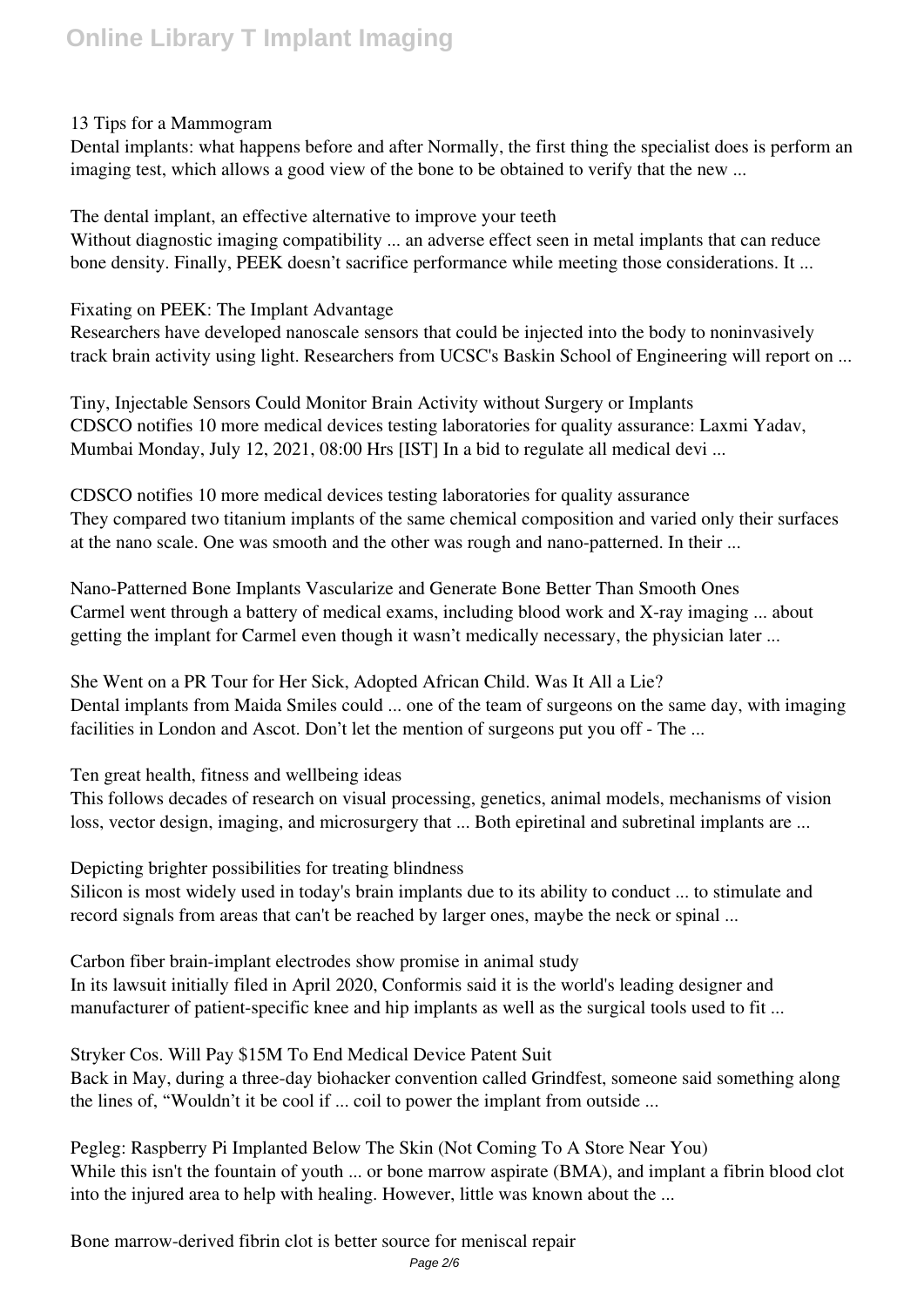Carmel went through a battery of medical exams, including blood work and X-ray imaging. The doctor found "modest ... Yet she was "emphatic" about getting the implant for Carmel even though it wasn't ...

Phase-sensitive magnetic resonance (MR) imaging has a number of important clinical applications, such as phase-sensitive inversion recovery (PSIR) and Dixon water/fat imaging. PSIR and Dixon techniques are widely used in neurological and body imaging to improve tissue-contrast, the former by extending the dynamic range of image intensity and the later by suppressing unnecessary fat signals. Several important limitations, however, occur in these techniques: (1) Dixon techniques cannot decompose two signals if the resonance frequencies are close. For example, in MR mammography, it is difficult to separate silicone breast implants signals (4.0 ppm) from fat signals (3.5 ppm); (2) the signal dynamic range of images acquired using Dixon techniques is limited by the equilibrium magnetization; and (3) long image acquisition time. These limitations have hindered the applications of phase-sensitive Dixon imaging techniques on breast implant imaging or as a screening tool where fast acquisition is required. In this work, novel phase-sensitive MRI techniques were developed to enhance the capability, imagecontrast, and scan-efficiency of Dixon imaging techniques. Specifically, we developed (1) a generalized chemical-shift imaging technique to separate spectrally overlapped signals both T1-contrast and chemical-shift; (2) a contrast-enhanced Dixon technique to extend the signal dynamic range of Dixon images; and (3) a single-echo acquisition (SEA) imaging technique integrated with phase-sensitive MR imaging to provide ultra-fast image acquisitions. Phantom studies, performed on 1.5 T and 4.7 T MR scanners, demonstrated the developed generalized chemical-shift imaging technique could clearly separate breast silicone implant signals (4.0 ppm) from fat (3.5 ppm). The contrast-enhanced Dixon technique, by extending the dynamic range of signal intensity from positive levels to positive/negative levels, could improve image-contrast by 1.6 times, compared with a conventional single-point Dixon technique. Phantom studies, using a 64-channel SEA imaging system, showed the integrated Dixon technique with SEA could acquire decomposed 2-D water-only and fat-only images with ultra-fast framerates up to 1/TR, while providing improved image-contrast (by 2.4 times in this experiment) compared with a conventional SEA imaging technique.

The Dow Corning case raised serious questions about the safety of silicone breast implants and about larger issues of medical device testing and patient education. Safety of Silicone Breast Implants presents a well-documented, thoughtful exploration of the safety of these devices, drawing conclusions from the available research base and suggesting further questions to be answered. This book also examines the sensitive issues surrounding women's decisions about implants. In reaching conclusions, the committee reviews: The history of the silicone breast implant and the development of its chemistry. The wide variety of U.S.-made implants and their regulation by the Food and Drug Administration. Frequency and consequences of local complications from implants. The evidence for and against links between implants and autoimmune disorders, connective tissue disease, neurological problems, silicone in breast milk, or a proposed new syndrome. Evidence that implants may be associated with lower frequencies of breast cancer. Safety of Silicone Breast Implants provides a comprehensive, well-organized review of the science behind one of the most significant medical controversies of our time.

Primary lymphomas of the breast are extremely rare and most often are of B-cell origin. The first case of breast implant anaplastic large T-cell lymphoma (BI-ALCL) was reported in 1997. Several risk factors are suggested, but the underlying causes remains unclear. BI-ALCL can present as a late periprosthetic effusion (most common manifestation), an effusion in combination with a palpable mass, a breast mass alone, or only detectable lymph node involvement. Ultrasound and magnetic resonance imaging are the best imaging modalities for detecting effusion. The diagnosis is generally made by cytologic analysis. In contrast to others lymphomas, BI-ALCL is often curable with surgery alone. The mainstay of treatment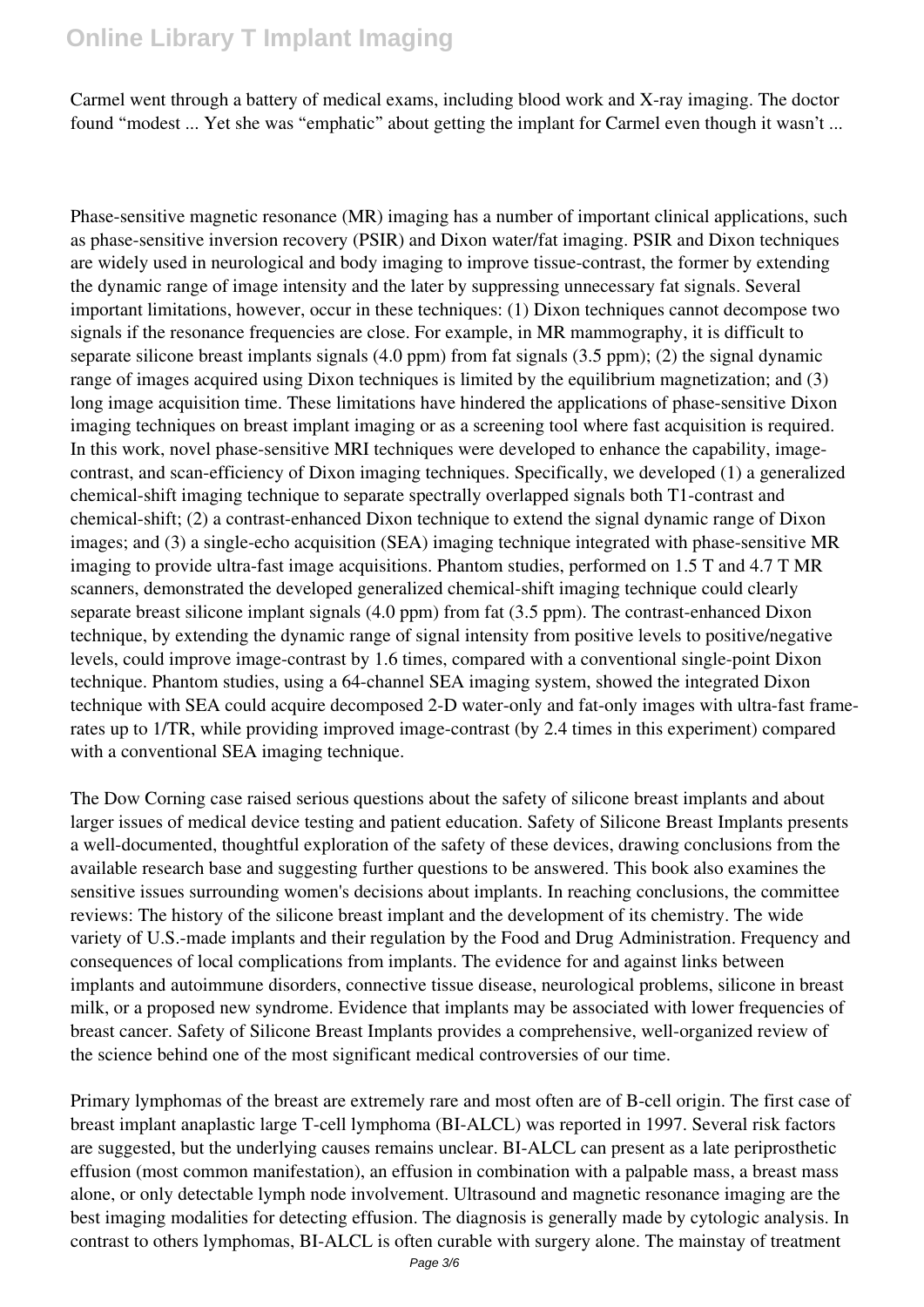is complete removal of the prosthesis and the capsule with negative margins. We report the case of a 45-year-old woman with a Li-Fraumeni syndrome who was diagnosed 17 years ago for a left breast carcinoma treated by chemotherapy, radiotherapy and mastectomy. Breast reconstruction had been performed 16 years ago with sub-cutaneous placement of silicone breast implant. Eleven years after, she develops a breast carcinoma in the right breast and was treated in the same manner. The patient complained of left breast isolated oedema without any history of pain, trauma, prodromal illness, local sign of infection, night sweats, weight loss, poor appetite or fever. On physical examination breast asymmetry was palpable. The left breast was distended firm and sensitive. The right breast was normal. No signs of local infection were observed. Initial blood analysis, including blood count, C-reactive protein, chemistry, lactate dehydrogenase and blood culture were all normal. A puncture perform in another centre was normal, without sign of infection. We performed a breast ultrasound who showed periprosthetic fluid with capsular thickening. The implant was intact and no suspect mass was seen. The regional lymph nodes were no enlarged. A percutaneal fluid aspiration under ultrasound guidance was performed and drained a total of 100ml of yellowish serotic fluid. Cytology analysis of the aspirate fluid revealed an anaplastic large T-cell lymphoma CD30 positive-ALK negative. A MRI of the breast showed periprosthetic fluid without any mass, and the implant was intact. A positron emission tomography-computed tomography (PET/CT) exam showed a localized disease with low standardized value in the fluid adjacent the left breast implant. The patient underwent bilateral total capsulectomy to remove the capsule and the implants as whole. The pathology results confirmed the diagnosis of anaplastic t-cell lymphoma, revealed as CD30-positive, ALK 1-negative and confined to the fibrinoid material next to the prosthesis. The fibrous capsule and the soft tissue were tumour free. In the TNM staging, the disease was T1N0M0.Breast implant anaplastic large T-cell lymphoma is a very rare cause of breast lymphoma. The treatment is surgery and the prognosis is really good if the tumour is localised by periprosthetic liquid.

[After payment, write to & get a FREE-of-charge, unprotected true-PDF from: Sales@ChineseStandard.net] This Part of YY/T 0987 describes distortion and signal missing artifact triggered by passive implants (surgical implants that do not depend on electric energy or other energy for operation) in magnetic resonance (MR) image. Passive implants which cannot be determined as MR safe or MR conditional do not belong to the category of this Part.

With breast augmentation and tumor removal the #1 procedures in cosmetic surgery and reconstructive surgery, respectively, according to latest ASPS information, this issue on breast augmentation presents discussion of procedures for cosmetic enhancement and for breast reconstruction. The first section includes topics such as: Evolution and Future Development of Breast Implants; Standardization of the Bra Cup; Process of Breast Augmentation with Special Focus on Patient Education, Patient Selection and Implant Selection; Etiology & Prevention of Capsular Contracture; 3-D Imaging and Simulation in Breast Augmentation: What is the Current State of the Art?; Fresh Look at the Anatomy of the Chest Wall with Special Attention to the Pectoralis Major and Infra-Mammary Fold with Implications to Breast Surgery; Differences between Saline & Silicone Implants that Most Plastic Surgeons Don't Know; Shapes, Sizes, Shells and Surface and the Selection Process of Breast Implants; Shapes, Proportions and Variations in Breast Aesthetic Ideals - definition of breast beauty: analysis and surgical practice. The next section presents surgical approaches and techniques for breast implant surgery: Teaching Breast Augmentation What are the Critical Intra Operative Steps & Decision Making: Maximizing Results and Minimizing Revisions; Mastering the Nuances of Highly Cohesive Shaped Breast Implants; Strategies, Challenges and Solutions in Augmentation Mastopexy Patients: The Most Difficult Primary Breast Procedure; Use of Scaffold Support of the Breast in Primary Augmentation Mastopexy; Considerations and Improvement of Breast Asymmetry in Primary Augmentation; Surgical Strategies in the Correction of the Tuberous Breast; Subfascial Apprach to Breast Augmentation with Lipofilling of the Breast; Surgical Approaches to Breast Augmentation: Surgical Options for Incisions &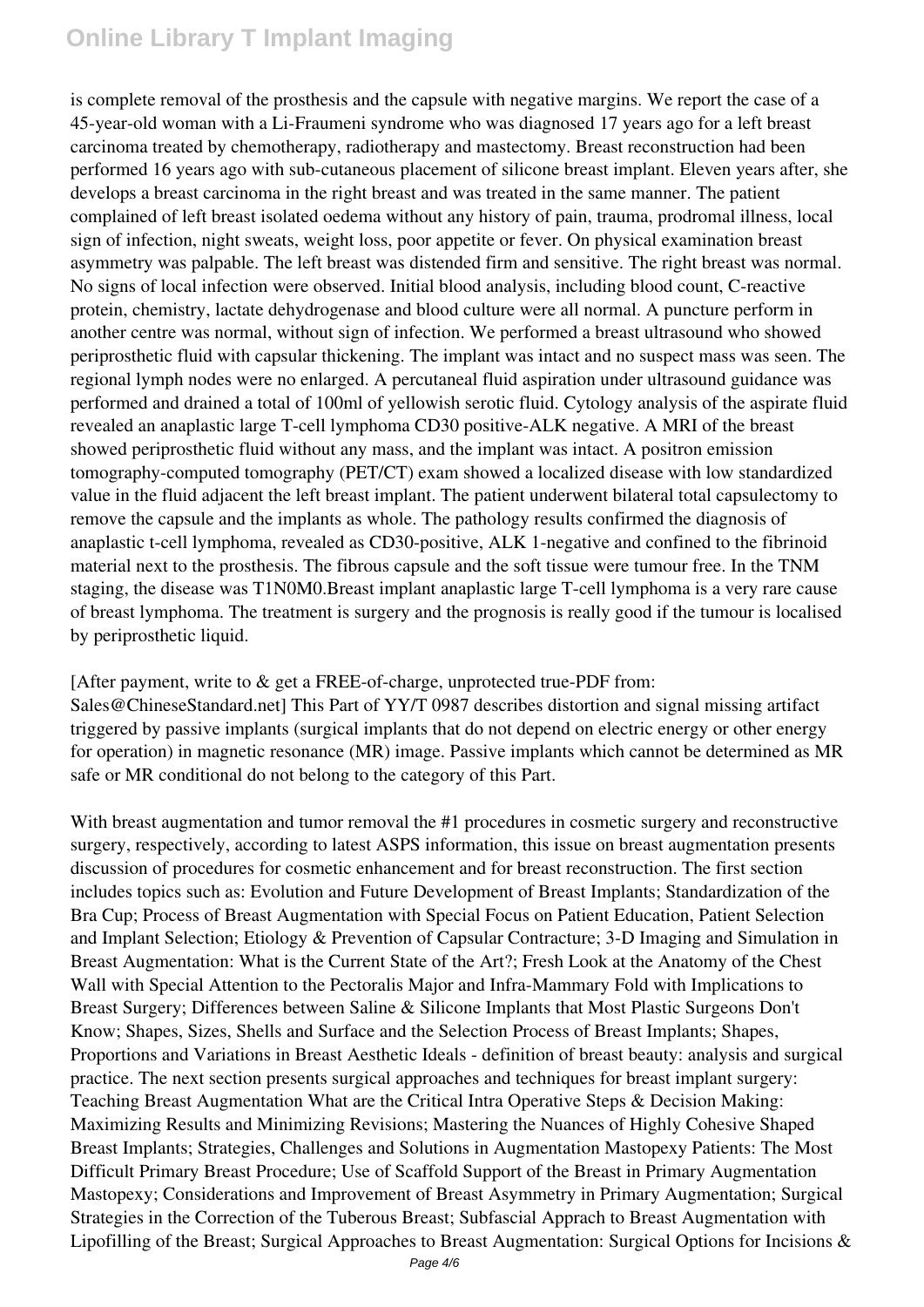Planes; Fat Grafting / Fat Transfer to the Breast; Use of Barbed Sutures in Primary Augmentation and Mastopexy. The final section presents special situations in surgical procedures: High Resolution Ultrasound and the Detection of Breast Implant Shell Failure; Breast Implant Associated ALCL.

For coverage of cutting-edge techniques and procedures, Dental Implants: The Art and Science is your "go to" reference! This edition includes 20 new chapters and coverage of the latest advances and research from leading dental implant experts. Topics range from the business of dental implants and risk management to new treatment techniques such as Teeth In A Day® and Teeth In An HourTM, the Allon-4 concept, Piezoelectric bone surgery, the new NobelActiveTM implant, the use of dental implants in children, and more. Over 1,100 full-color clinical photographs and illustrations bring concepts to life and provide step-by-step visuals for surgical and prosthetic techniques. If you're looking for a comprehensive, up-to-date resource you can trust, Dental Implants is the book you need! Over 1,100 fullcolor clinical photographs and line drawings help to clarify important concepts and provide step-by-step guidance for specific techniques. All aspects of both business and patient care are covered, including risk management, patient selection and master planning, radiographic evaluation, surgical techniques, postoperative care, maintenance, and dental hygiene. Highly-regarded lead author Charles A. Babbush, DDS, MScD, is one of the leading dental implant surgeons in the world and a highly regarded educator, speaker, and author. Expert contributors from all over the world describe the latest advances in implantology and represent the forefront of research.

This book covers all aspects of low field MRI, describing its advantages, problems and prerequisites. Individual chapters are devoted to site planning, safety considerations, coils, imaging technique, image quality optimization, the imaging of different anatomic regions and likely future developments. The factors that must be borne in mind when selecting a low field system are clearly identified and detailed attention is paid to the applications for which such a system is adequate. The focus on high field systems has led to a situation where only a few systems with field strengths lower than 0.5 T survive. Some of these systems possess high field features such as multichannel coils and strong gradients; furthermore, sequence technology and image processing techniques taken from higher field strength systems have resulted in impressive imaging capabilities. While 1.5-T systems will probably continue to remain the standard, low field systems offer advantages such as the feasibility of dynamic joint examinations, improvement of T1 contrast, reduction of "missile effects" and decreased radiofrequency exposure. Low field strength MRI consequently has the potential to contribute to optimal patient management and given comparable image quality, its application may become an issue of patient safety. This book will be an invaluable asset to all who are involved in planning and/or running a low field strength MRI facility.

This scholarly set of well-harmonized volumes provides indispensable and complete coverage of the exciting and evolving subject of medical imaging systems. Leading experts on the international scene tackle the latest cutting-edge techniques and technologies in an in-depth but eminently clear and readable approach.Complementing and intersecting one another, each volume offers a comprehensive treatment of substantive importance to the subject areas. The chapters, in turn, address topics in a selfcontained manner with authoritative introductions, useful summaries, and detailed reference lists. Extensively well-illustrated with figures throughout, the five volumes as a whole achieve a unique depth and breath of coverage.As a cohesive whole or independent of one another, the volumes may be acquired as a set or individually.

BACKGROUND: Bone structure and quality can be assessed by various methods, that often require either use of x-ray, staining, labelling, or are relatively time-consuming. Auto-fluorescence is bone natural phenomenon that is considered rather as disturbing background noise. Multispectral narrowband